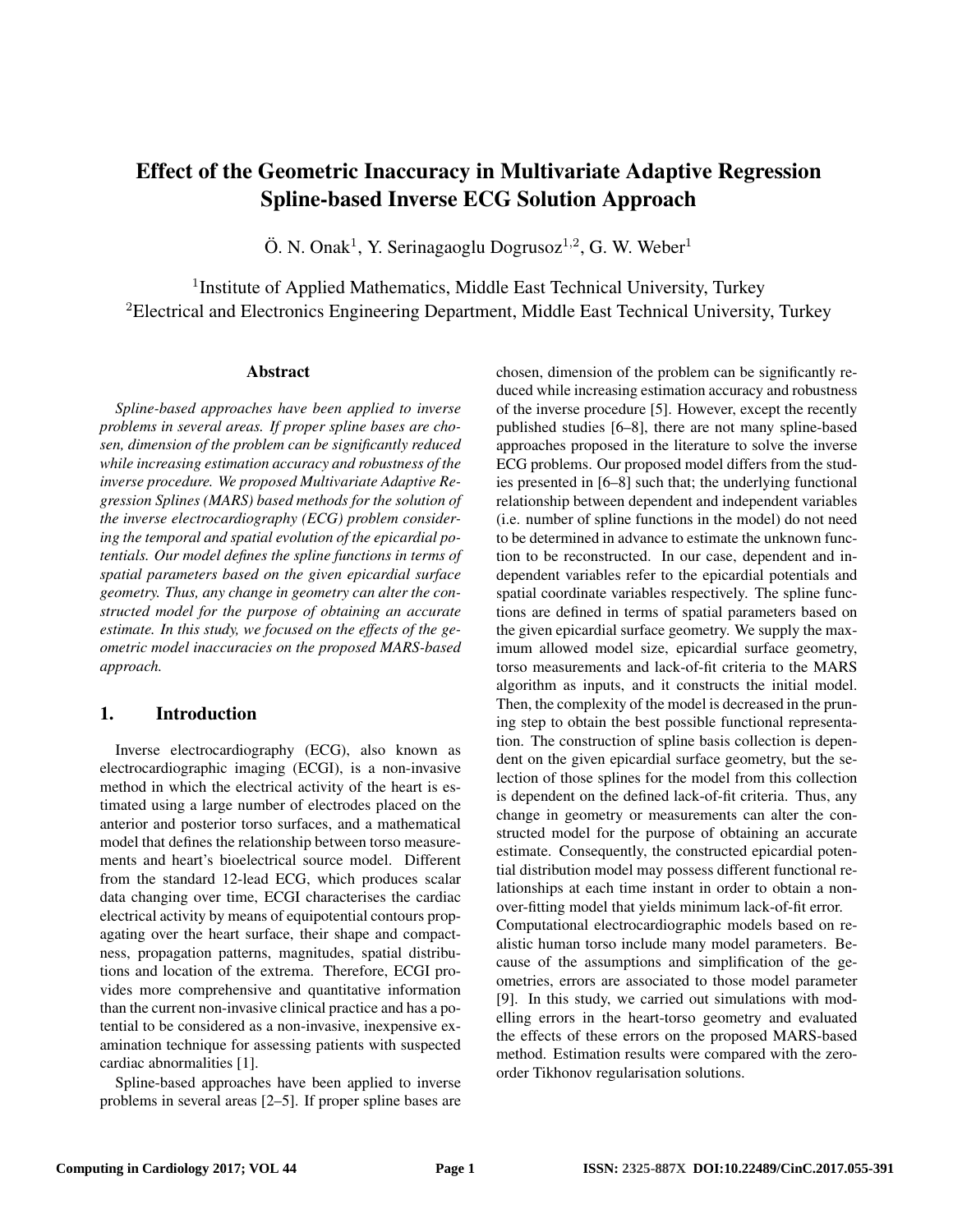#### 2. MARS

Multivariate Adaptive Regression Splines (MARS) is a non-parametric regression procedure that makes no specific assumption about the underlying functional relationship between the dependent and independent variables to estimate general functions of high-dimensional arguments, given sparse data [10, 11].

MARS is an adaptive procedure because the selection of the basis functions (BFs) is data-based and specific to the given problem at hand. A special advantage of MARS lies in its ability to estimate the contributions of the basis functions so that both the additive and the interactive effects of the predictors are allowed to determine the response variable [12]. MARS uses expansions in piecewise linear one-dimensional basis functions of the form  $(v-\tau)_+$ and  $(\tau - v)_+$ , where  $\hat{ }(\cdot)_+$  "means the positive part:

$$
(v - \tau)_+ = \begin{cases} v - \tau, & \text{if } v > \tau, \\ 0, & \text{otherwise,} \end{cases}
$$
 (1)

$$
(\tau - v)_+ = \begin{cases} \tau - v, & \text{if } v < \tau, \\ 0, & \text{otherwise.} \end{cases} \tag{2}
$$

The relation between the input and the response in the general model is expressed as:

$$
T = f(\mathbf{V}) + \varepsilon,\tag{3}
$$

where T is a response variable,  $\mathbf{V} = (V_1, V_2, \dots, V_p)^T$ is a vector of predictors and  $\varepsilon$  is the additive stochastic error term in the observation with zero mean and finite variance. MARS builds reflected pairs for each input  $V_j$   $(j = 1, 2, \ldots, p)$  with p-dimensional knots  $\tau_i$  =  $(\tau_{i1}, \tau_{i2}, \dots, \tau_{ip})^T$  at, or just nearby, each input data vectors  $\tilde{\mathbf{v}}_i = (\tilde{v}_{i_1}, \tilde{v}_{i_2}, \dots, \tilde{v}_{ip})^T$  of that input  $(i =$  $1, 2, \ldots, N$ ). Then, the collection of BFs is:

$$
\varphi := \{ (V_j - \tau)_+, (\tau - V_j)_+ \mid \tau \in \{ \tilde{v}_{1j}, \tilde{v}_{2j}, \dots, \tilde{v}_{Nj} \}, \nj \in \{1, 2, \dots, p \} \}.
$$
\n(4)

The fundamental idea of MARS is to use products and, then, the combination of the linear truncated basis functions to approximate the model. Thus, the functions of MARS consist of single spline functions or the product of two or more of the truncated power functions to allow for the interactions.

#### 3. Method

In this study, we modelled the potential distribution on the epicardial surface based on MARS, using the heart geometry and the body surface measurements. Epicardial potential distribution actually is a continuous function

of time, therefore methods that only exploit spatial constraints without considering the temporal evolution of potentials are not ideal. Consequently, simultaneous use of spatial and temporal constraints could improve the estimation accuracy. The proposed approach will be called ST-MARS (spatio-temporal MARS) in the rest of the paper.

We treated and modelled the potential distribution on the epicardial surface as a function  $f(\mathbf{p})$  defined over a 3-dimensional epicardial surface. Consequently, the epicardial potential vector  $\mathbf{x} = [x_1, x_2, \dots, x_N]^T$  can be expressed as a collection of function values  $f(\mathbf{p})$  at predefined coordinates  $\mathbf{p}_i$   $(i = 1, 2, ..., N)$ :

$$
x_i = f(\mathbf{p}_i) \quad (\mathbf{p}_i \in \Omega). \tag{5}
$$

Here,  $\Omega \in \mathbb{R}^3$  denotes the 3-dimensional epicardial surface and p stands for coordinate vector of any point on this surface. We then write the linear inverse ECG problem as follows:

$$
y = Ax + n,\tag{6}
$$

If we treat  $y_i$   $(i = 1, 2, \ldots, M)$  as the responses, and  $\mathbf{p}_j$   $(j = 1, 2, \dots, N)$  as the predictor values, then MARS method can be applied to estimate the function  $f(\mathbf{p})$ . Thus, the MARS estimate  $\hat{f}(\mathbf{p})$  of the unknown function  $f(\mathbf{p})$ can be written in the following form:

$$
\hat{f}(\mathbf{p}) = \theta_{\rm o} + \sum_{l=1}^{\mathbf{L}} \theta_{l} \psi_{l}(\mathbf{p}). \tag{7}
$$

Here,  $L$  is the number of basis functions in the model,  $\psi_l$   $(l = 1, 2, \ldots, L)$  are linearly independent BFs from  $\varphi$ or products of two or more such functions and  $\theta_l$  are the unknown coefficients for the  $l<sup>th</sup>$  basis function or for the constant 1 ( $l = 0$ ). In light of the equations given above, the  $i^{\text{th}}$  torso measurement  $y_i$  can be written as:

$$
y_i = \sum_{j=1}^{N} a_{ij} \hat{f}(\mathbf{p}_j) + n_i,
$$
 (8)

If we substitute Eqn. (7) into Eqn. (8):

$$
y_i = \sum_{j=1}^N a_{ij} \left( \theta_0 + \sum_{l=1}^L \theta_l \psi_l(\mathbf{p}_j) \right) + n_i.
$$
 (9)

Then, Eqn. (6) can be expressed based on spline functions and corresponding coefficients as:

$$
y = A \Psi \theta + n,\tag{10}
$$

Here,  $\Psi$  is a matrix composed of spline bases, which are constructed based on epicardial surface geometry,  $\theta$  represents a corresponding coefficient vector, A is the forward transfer matrix, y is the torso measurements and n is the measurement noise. In other words, the  $\Psi\theta$  term is the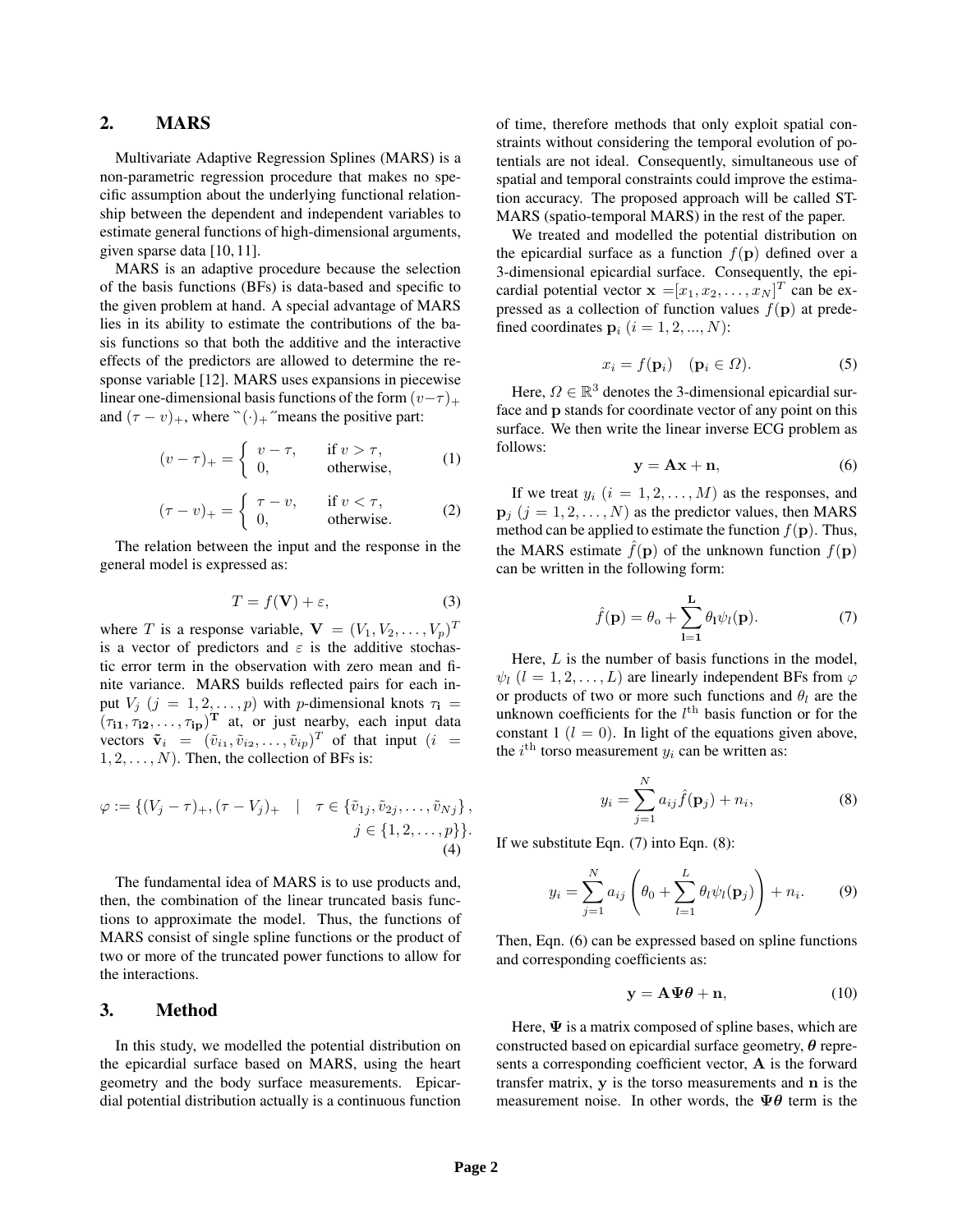approximation of the unknown epicardial potential distribution over the epicardial surface.

Since the problem given in Eqn. (10) is ill-posed, the solution needs to be constrained. We proposed the following problem to estimate the spatio-temporal behaviour of the epicardial potentials.

minimize 
$$
||\mathbf{y} - \mathbf{A}\mathbf{x}||_2^2 + \lambda_1 ||\mathbf{x}||_2^2 + \lambda_2 ||\mathbf{x} - \hat{\mathbf{x}}_{k-1}||_2^2
$$
. (11)

Here,  $\hat{\mathbf{x}}_{k-1}$  is the estimated epicardial potential vector for the previous time instant, and the initial state is  $\hat{\mathbf{x}}_0 = \mathbf{0}$ .  $\lambda_1, \lambda_2 \geq 0$  are the corresponding regularisation parameters.

## 4. Results and Conclusion

The relationship between the body surface potential measurements (BSPM) and epicardial potentials given in Eq. 6 is defined by the solution of the forward ECG problem. Constructing a forward problem requires heart-torso model that contains inhomogeneities with their geometries and conductivity values. On the other hand, since heart and torso are irregular and complex surfaces, numerical methods are employed to calculate the forward problem. However, imaging modalities like CT and MRI are not perfect, so errors in the locations boundaries or size of the organs may occur. Consequently, it is important to test the robustness of the regularisation against the modelling errors.

In this part, we carried out simulations with modelling errors in the heart geometry to evaluate the performance of ST-MARS method under various circumstances. In all experiments BSPM were simulated using forward transfer matrix corresponding to exact heart-torso geometry, and by adding 30 dB SNR Gaussian noise to noisefree BSPMs. The results were compared with classical zero-order Tikhonov solutions. For comparison purposes we presented the estimation result obtained by error free model in Table 1.

In order to quantitatively compare accuracy of the inverse ECG solution, we utilised correlation coefficient (CC) that measure the similarity of potential patterns between true and estimated epicardial potentials. The correlation coefficient is defined as:

$$
CC = \frac{\sum_{i=1}^{N} (x_i - \bar{x}_i) (\hat{x}_i - \bar{\hat{x}}_i)}{\sqrt{\sum_{i=1}^{N} (x_i - \bar{x}_i)^2 \sum_{i=1}^{N} (\hat{x}_i - \bar{\hat{x}}_i)^2}}.
$$
 (12)

Here,  $x_i$ ,  $\hat{x}_i$  are the true and the estimated potentials and  $\bar{x}_i$ ,  $\bar{\hat{x}}_i$  refers to the mean potential values on the  $i^{\text{th}}$ node of the epicardial surface respectively. In this study, CC was calculated at each time instant, and then, mean and standard deviation values were obtained over time for comparison of results.

Table 1. Estimation mean correlations for error free models.

| Method         | Test data 1     | Test data 2     |
|----------------|-----------------|-----------------|
| <b>ST-MARS</b> | $0.70 \pm 0.24$ | $0.73 \pm 0.15$ |
| Tikhonov       | $0.60 + 0.30$   | $0.63 \pm 0.21$ |

• *Variation in Forward Transfer Matrix:* This simulation mimics the inaccuracy in the model by adding 30 dB SNR Gaussian noise into the forward transfer matrix.

Table 2. Estimation mean correlations if the forward transfer matrix contaminated by 30 dB SNR noise.

| Method         | Test data 1     | Test data 2     |
|----------------|-----------------|-----------------|
| <b>ST-MARS</b> | $0.70 \pm 0.24$ | $0.72 \pm 0.16$ |
| Tikhonov       | $0.52 \pm 0.30$ | $0.60 \pm 0.20$ |

• *Variation in Size of the Heart:* In order to observe the sensitivity of the estimations to heart size in the model, scaled heart geometry and corresponding forward transfer matrix were utilised for the inverse solution procedure.

Table 3. Estimation mean correlations for ST-MARS method for different heart sizes.

| Heart size | Test data 1     | Test data 2     |
|------------|-----------------|-----------------|
| 0.7        | $0.65 \pm 0.24$ | $0.69 \pm 0.14$ |
| 0.9        | $0.66 \pm 0.22$ | $0.68 \pm 0.12$ |
| 12         | $0.64 \pm 0.23$ | $0.66 \pm 0.13$ |
| 14         | $0.62 \pm 0.23$ | $0.64 \pm 0.14$ |

Table 4. Estimation mean correlations for Tikhonov method for different heart sizes.

| Heart size | Test data 1     | Test data 2     |
|------------|-----------------|-----------------|
| 0.7        | $0.47 \pm 0.27$ | $0.57 \pm 0.23$ |
| 0.9        | $0.57 \pm 0.27$ | $0.61 \pm 0.19$ |
| 1.2        | $0.57 \pm 0.27$ | $0.62 \pm 0.19$ |
| 14         | $0.57 \pm 0.27$ | $0.62 \pm 0.19$ |

• *Variation in Heart Position:* Position of the heart inside the torso is another important factor that can alter the estimation accuracy. We tested its disruptive effect for the inverse solution using forward transfer matrices corresponding to shifted heart position in the three main spatial axes.

According to the results given in Tables 1–6, our observations are as follows:

• In all test cases, mean correlation coefficients of the ST-MARS estimations were higher or at least equal to the zero order Tikhonov reconstructions.

• One of the noticeable points about the results is, while ST-MARS estimations almost were not effected by the 30 dB SNR noise imposed forward transfer matrix, Tikhonov estimation accuracy degraded especially for test data 1.